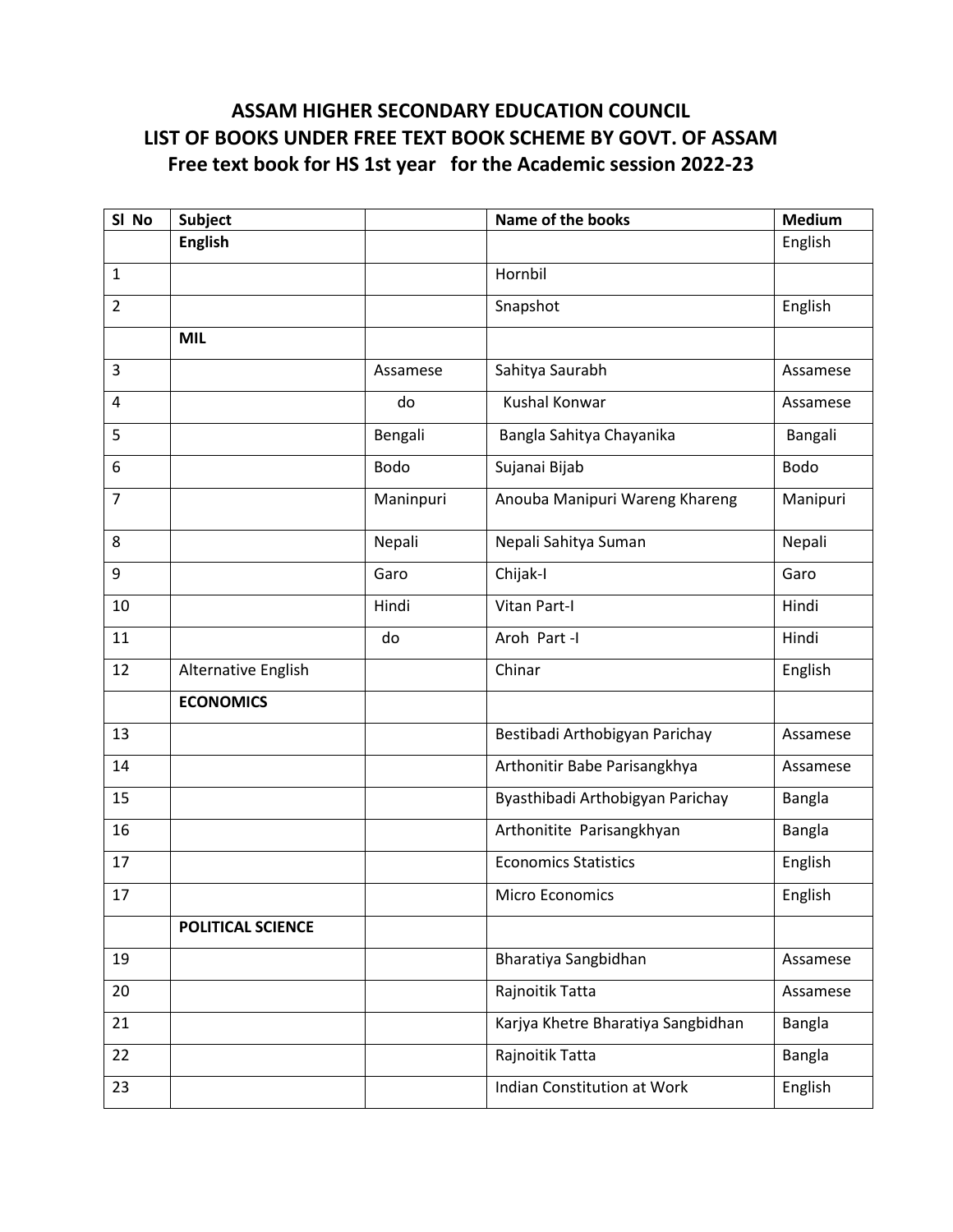| 24 |                         |            | <b>Political Theory</b>    | English  |
|----|-------------------------|------------|----------------------------|----------|
|    | <b>SWADESH ADHYAYAN</b> |            |                            |          |
| 25 |                         |            | Swadesh Adhyayan           | Assamese |
| 26 |                         |            | Swadesh Adhyayan           | English  |
| 27 |                         |            | Swadesh Adhyayan           | Bangla   |
|    | <b>MATHEMATICS</b>      |            |                            |          |
| 28 |                         |            | Ganit                      | Assamese |
| 29 |                         |            | Mathematics                | English  |
|    | <b>CHEMISTRY</b>        |            |                            |          |
| 30 |                         |            | Rasayan (Part-I)           | Assamese |
| 31 |                         |            | Rasayan (Part-II)          | Assamese |
| 32 |                         |            | Chemistry (Part-)          | English  |
| 33 |                         |            | Chemistry (Part-II)        | English  |
|    | <b>PHYSICS</b>          |            |                            |          |
| 34 |                         |            | Padartha Bigyan (Part-I)   | Assamese |
| 35 |                         |            | Padartha Bigyan (Part- II  | Assamese |
| 36 |                         |            | Physics part-I             | English  |
| 37 |                         |            | Physics part-II            | English  |
|    | <b>BUSINESS STUDIES</b> |            |                            |          |
| 38 |                         |            | Byabasay Adhyayan          | Assamese |
| 39 |                         |            | <b>Business Studies</b>    | English  |
|    | <b>ACCOUNTANCY</b>      |            |                            |          |
| 40 |                         |            | Hisab Sastra (Part-I)      | Assamese |
| 41 |                         |            | Hisab Sastra(Part-II)      | Assamese |
| 42 |                         |            | <b>Accountancy Part-I</b>  | English  |
| 43 |                         |            | <b>Accountancy Part-II</b> | English  |
| 44 | <b>VOCATIONAL</b>       | <b>GFC</b> | Buniyadi Path              | Assamese |

Dy Secretary (ACA) Assam Higher Secondary Education Council Bamunimaidam, Guwahati-21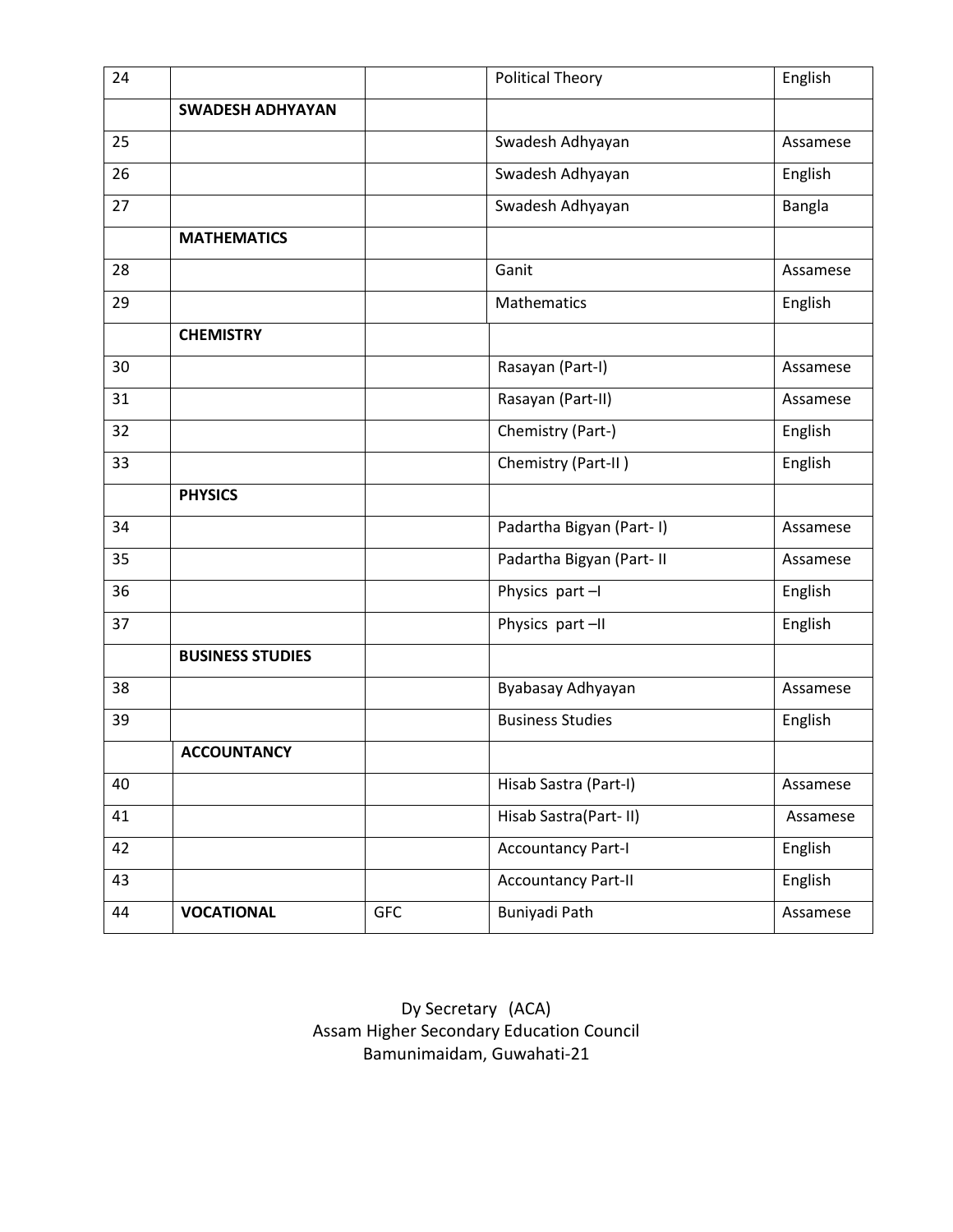## **ASSAM HIGHER SECONDARY EDUCATION COUNCIL LIST OF BOOKS UNDER FREE TEXT BOOK SCHEME BY GOVT. OF ASSAM Free text book for HS 2nd year for the Academic session 2022-23**

| SI No          | Subject (s)                |             | <b>Name of the books</b>             | <b>Medium</b> |
|----------------|----------------------------|-------------|--------------------------------------|---------------|
|                | <b>English</b>             |             |                                      |               |
| 1              |                            |             | Flamingo                             | English       |
| $\overline{2}$ |                            |             | Vistas                               | English       |
|                | <b>MIL</b>                 |             |                                      |               |
| 3              |                            | Assamese    | Sahitya Saurabh                      | Assamese      |
| 4              |                            | Bengali     | Bangla Sahitya Sayanika              | Bengali       |
| 5              |                            | <b>Bodo</b> | Sujanai Bijab                        | <b>Bodo</b>   |
| 6              |                            | Manipuri    | Anouba Manipuri Wareng Khareng       | Manipuri      |
| $\overline{7}$ |                            | Garo        | Chijak - II                          | Garo          |
| 8              |                            | Nepali      | Nepali Sahitya Suman                 | Nepali        |
| 9              |                            | Hindi       | Vitan part -II                       | Hindi         |
| 10             |                            |             | Aroh Part=II                         | Hindi         |
| 11             | <b>Alternative English</b> |             | Vibgyor                              | English       |
|                | <b>ECONOMICS</b>           |             |                                      |               |
| 12             |                            |             | Samastibadi Arthabigyan Parichay     | Assamese      |
| 13             |                            |             | Bharatiya Arthanitik Unnayan         | Assamese      |
| 14             |                            |             | Samastikendrik Arthabigyan Parichay  | Bangla        |
| 15             |                            |             | Bharater Arthanitik Unnayan          | Bangla        |
| 16             |                            |             | Indian Economic Development          | English       |
| 17             |                            |             | <b>Macro Economics</b>               | English       |
|                | <b>POLITICAL SCIENCE</b>   |             |                                      |               |
| 18             |                            |             | Swadhinottor Bharator Rajniti        | Assamese      |
| 19             |                            |             | Samahamayik Biswa Rajniti            | Assamese      |
| 20             |                            |             | Swadhinottor Bharater Rajniti        | Bangla        |
| 21             |                            |             | Samahamayik Biswa Rajniti            | Bangla        |
| 22             |                            |             | <b>Contemporary World Politics</b>   | English       |
| 23             |                            |             | Politics in India Since Independence | English       |
|                | <b>SWADESH</b>             |             |                                      |               |